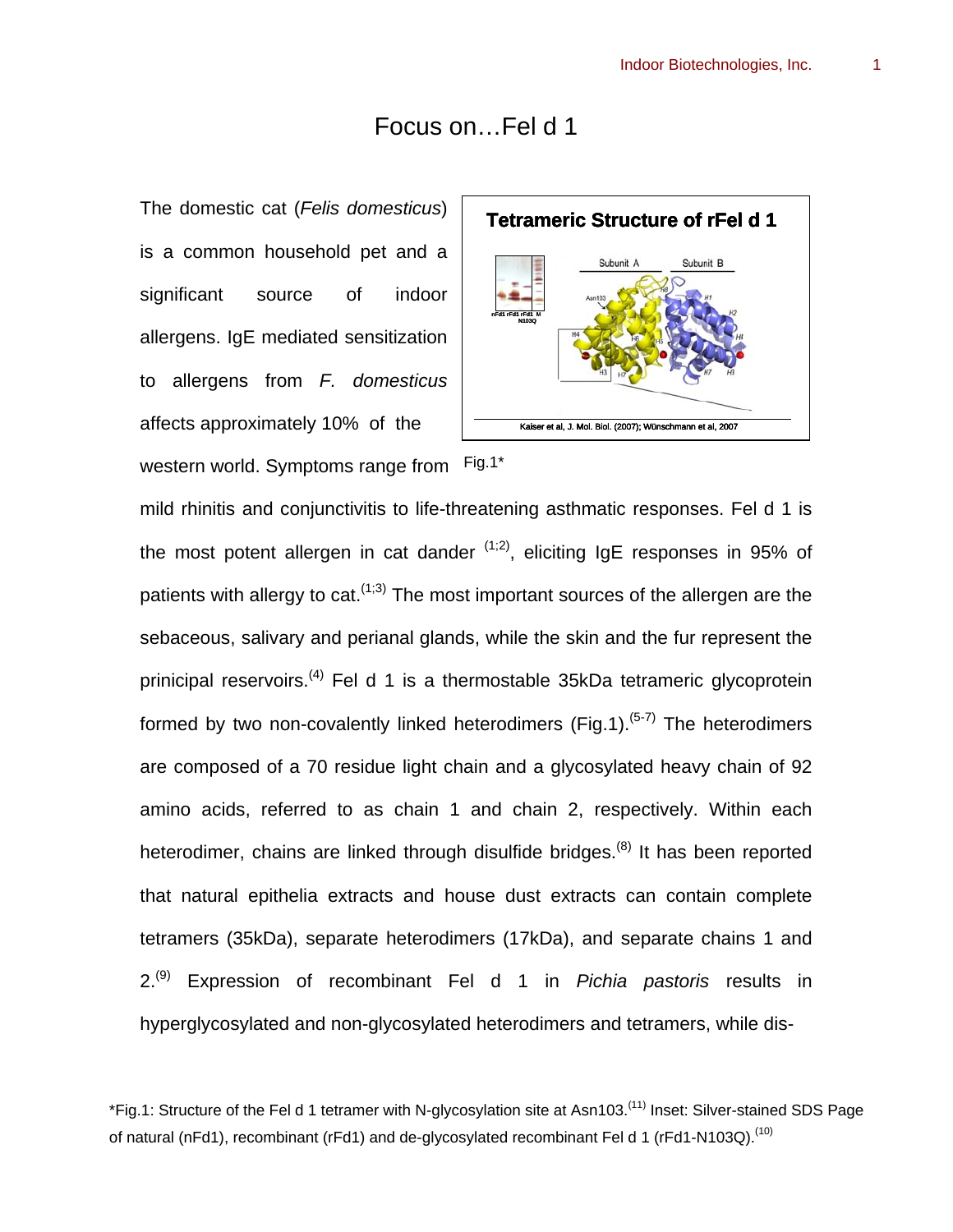ruption of the N-glycosylation motif (N103) in rFel d 1 removes the hyperglycosylated forms (Fig.1, inset). This improved rFel d 1 behaves as the structural and antigenic equivalent of natural Fel d 1.<sup>(10)</sup> The recent resolution

of the crystal structure of Fel d 1 suggests Fig.2\*



that  $Ca<sup>2+</sup>$  plays a key role in the formation of the tetramer. While the physiological role of Fel d 1 remains unclear, the structure is strikingly similar to uteroglobulin, a steroid-inducible molecule with potent anti-inflammatory and immunomodulatory properties.<sup>(11)</sup> A unique feature of Fel d 1 is its ability to induce a form of tolerance described as a modified  $T_H2$  response.<sup>(12)</sup> This immune response, characterized by high titer Fel d 1-specific serum IgG and IgG4 in the absence of IgE (IgG<sup>+</sup>IgE<sup>neg</sup>) is not associated with allergic symptoms or asthma. Fel d 1 T-cell epitopes have been identified on both chains (Fig.2) and IL-10-producing CD4+ T cells were recognized as key elements of the modified  $T_H$ 2 response.<sup>(13-15)</sup> In a recent study of Hulse et al induction of this specific T-cell subset was approached by targeting Fel d 1 to the high–affinity IgG receptor (FcγRI) on antigen-presenting cells.<sup>(17)</sup> FcγRI-targeted Fel d 1 induced T-cell subsets characteristic of a protective T-cell reponse, including  $T_H0$ , regulatory  $T_H1$  and regulatory  $T_H2$ , in subjects with allergy. This approach may

be useful to improve T-cell based therapies for cat allergy.

<sup>\*</sup>Fig.2: T cell epitopes in Chain 2 (white) (P2:1 in yellow , P2:2 in turquoise blue and overlapping residues in green) and in Chain 1 (grey) of Fel d 1 (IPC-1 in red and IPC-2 in blue).<sup>(13,14)</sup>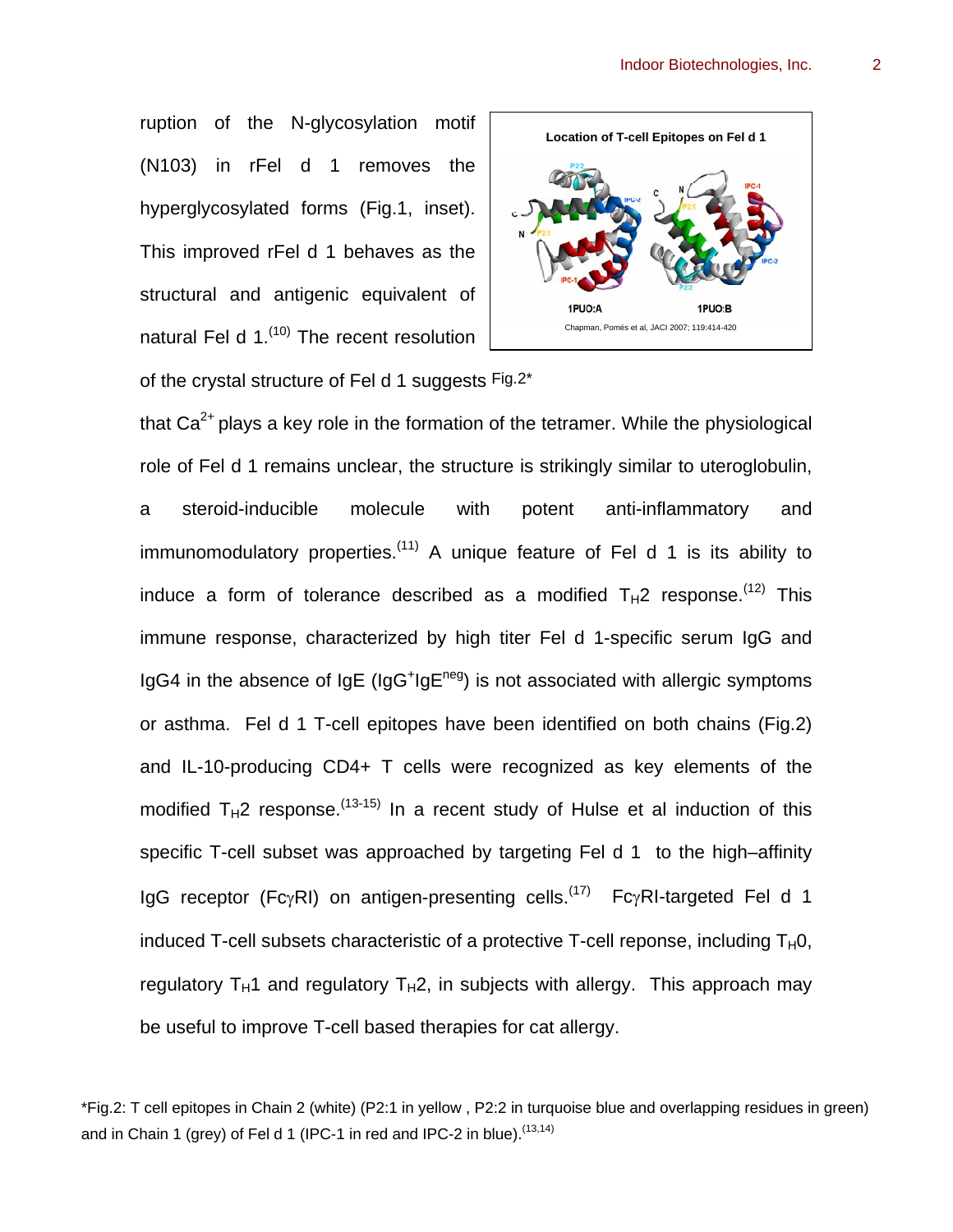## References

- (1) van Ree R, van Leeuwen WA, Bulder I, Bond J, Aalberse RC. Purified natural and recombinant Fel d 1 and cat albumin in in vitro diagnostics for cat allergy. J Allergy Clin Immunol 1999; 104(6):1223-30.
- (2) Ichikawa K, Vailes LD, Pomés A, Chapman MD. Molecular cloning, expression and modelling of cat allergen, cystatin (Fel d 3), a cysteine protease inhibitor. Clin Exp Allergy 2001; 31(8):1279-86.
- (3) Ohman JL, Jr., Lowell FC, Bloch KJ. Allergens of mammalian origin. III. Properties of a major feline allergen. J Immunol 1974; 113(6):1668-77.
- (4) Mata P, Charpin D, Charpin C, Lucciani P, Vervloet D. Fel d I allergen: skin and or saliva? Ann Allergy 1992; 69(4):321-2.
- (5) Morgenstern JP, Griffith IJ, Brauer AW, Rogers BL, Bond JF, Chapman MD et al. Amino acid sequence of Fel dI, the major allergen of the domestic cat: protein sequence analysis and cDNA cloning. Proc Natl Acad Sci U S A 1991; 88(21):9690-4.
- (6) Duffort OA, Carreira J, Nitti G, Polo F, Lombardero M. Studies on the biochemical structure of the major cat allergen Felis domesticus I. Mol Immunol 1991; 28(4-5):301-9.
- (7) Cain G, Elderfield AJ, Green R, Smillie FI, Chapman MD, Custovic A et al. The effect of dry heat on mite, cat, and dog allergens. Allergy 1998; 53(12):1213-5.
- (8) Kristensen AK, Schou C, Roepstorff P. Determination of isoforms, N-linked glycan structure and disulfide bond linkages of the major cat allergen Fel d1 by a mass spectrometric approach. Biol Chem 1997; 378(8):899-908.
- (9) Van Milligen FJ, Van SP, Aalberse RC. Structure of the major cat allergen Fel d I in different allergen sources: an immunoblotting analysis with monoclonal antibodies against denatured Fel d I and human IgE. Int Arch Allergy Immunol 1992; 99(1):63-73.
- (10) Wünschmann S, Vailes LD, King EM, Aalberse RC, Chapman MD. Expression of a Deglycosylated Recombinant Fel d 1 in *Pichia pastoris*. J Allergy Clin Immunol 2008 2008; 121(2):S214.
- (11) Kaiser L, Velickovic TC, Badia-Martinez D, Adedoyin J, Thunberg S, Hallen D et al. Structural Characterization of the Tetrameric form of the Major Cat Allergen Fel d 1. J Mol Biol 2007; 370(4):714-27.
- (12) Platts-Mills T, Vaughan J, Squillace S, Woodfolk J, Sporik R. Sensitisation, asthma, and a modified Th2 response in children exposed to cat allergen: a population-based cross-sectional study. Lancet 2001; 357(9258):752-6.
- (13) Reefer AJ, Carneiro RM, Custis NJ, Platts-Mills TA, Sung SS, Hammer J et al. A role for IL-10-mediated HLA-DR7-restricted T cell-dependent events in development of the modified Th2 response to cat allergen. J Immunol 2004; 172(5):2763-72.